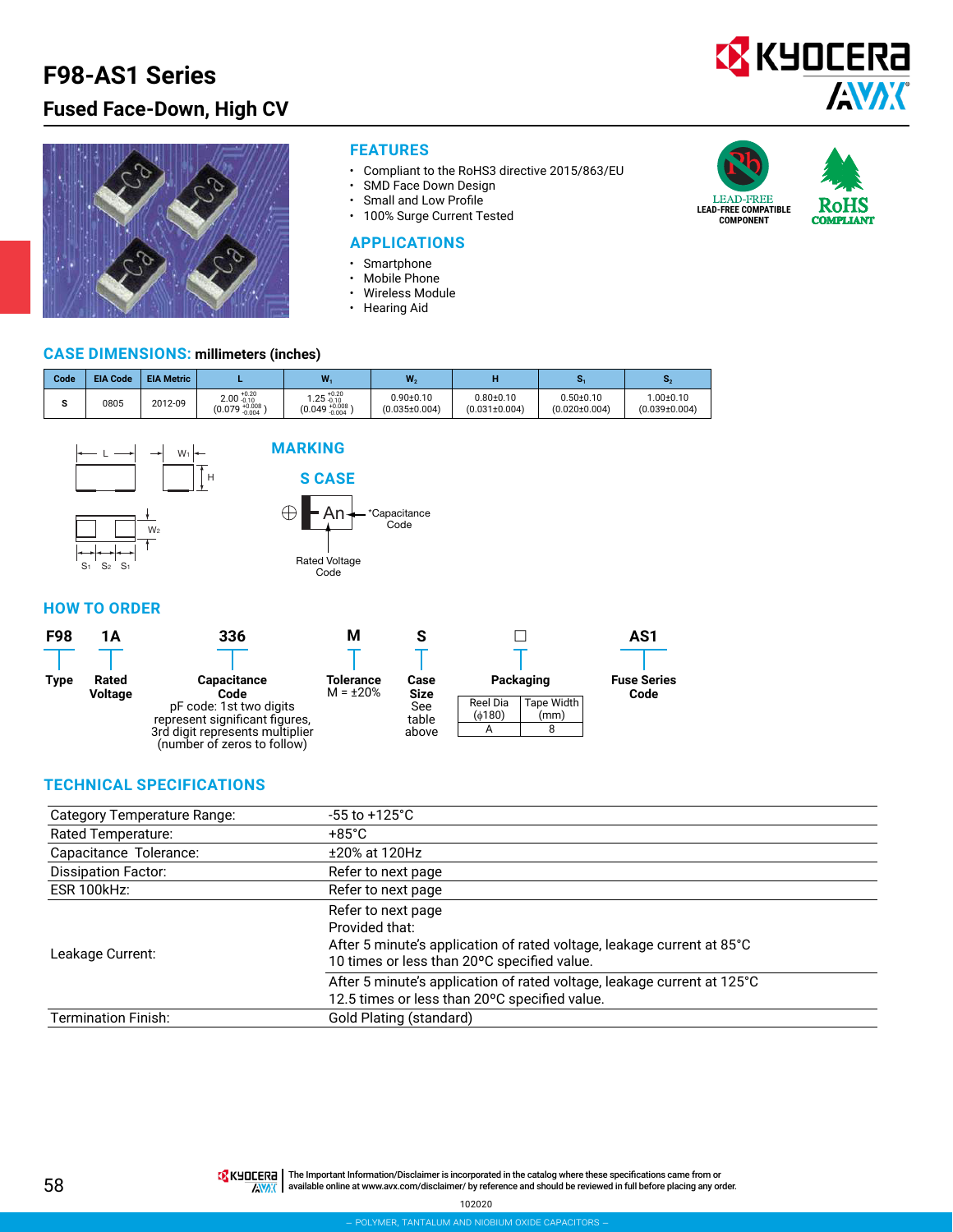## **Fused Face-Down, High CV**

#### **CAPACITANCE AND RATED VOLTAGE RANGE (LETTER DENOTES CASE SIZE)**

| <b>Capacitance</b> |      |         |          |          |          |        |           |
|--------------------|------|---------|----------|----------|----------|--------|-----------|
| μF                 | Code | 10V(1A) | 16V (1C) | 20V (1D) | 25V (1E) | 35(1V) | *Cap Code |
| 1.0                | 105  |         |          |          |          |        |           |
| 2.2                | 225  |         |          |          |          |        | u         |
| 4.7                | 475  |         |          |          |          |        |           |
| 10                 | 106  |         |          |          |          |        | a         |
| 22                 | 226  |         |          |          |          |        |           |
| 33                 | 336  |         |          |          |          |        |           |
| 47                 | 476  |         |          |          |          |        |           |

Released ratings

Please contact to your local KYOCERA AVX sales office when these series are being designed in your application.

#### **RATINGS & PART NUMBER REFERENCE**

|                    | Case<br><b>Size</b> | Capacitance<br>$(\mu F)$ | Rated<br>Voltage<br>$\mathsf{W}$ | <b>DCI</b><br>$(\mu A)$ | DF<br>@120Hz<br>(%) | <b>ESR</b><br>@100kHz<br>$\boldsymbol{\Omega}$ | 100kHz RMS Current (mA) |      |                 | $*1$                |            |
|--------------------|---------------------|--------------------------|----------------------------------|-------------------------|---------------------|------------------------------------------------|-------------------------|------|-----------------|---------------------|------------|
| <b>Part Number</b> |                     |                          |                                  |                         |                     |                                                | $25^{\circ}$ C          | 85°C | $125^{\circ}$ C | $\Delta C/C$<br>(%) | <b>MSL</b> |
| 10 Volt            |                     |                          |                                  |                         |                     |                                                |                         |      |                 |                     |            |
| F981A226MSAAS1     | S                   | 22                       | 10                               | 2.2                     | 20                  | 4.5                                            | 100                     | 90   | 40              | ±20                 |            |
| F981A336MSAAS1     | S                   | 33                       | 10                               | 3.3                     | 30                  | 6.5                                            | 83                      | 75   | 33              | ±30                 |            |
| F981A476MSAAS1     | S                   | 47                       | 10                               | 9.4                     | 35                  | 5.5                                            | 90                      | 81   | 36              | ±30                 |            |
| 16 Volt            |                     |                          |                                  |                         |                     |                                                |                         |      |                 |                     |            |
| F981C106MSAAS1     | S                   | 10                       | 16                               | 1.6                     | 18                  | 4.5                                            | 100                     | 90   | 40              | ±20                 |            |
| 35 Volt            |                     |                          |                                  |                         |                     |                                                |                         |      |                 |                     |            |
| F981V105MSAAS1     | C                   |                          | 35                               | 0.7                     | 20                  | 8.5                                            | 73                      | 65   | 29              | ±30                 |            |

\*2: Leakage Current

After 5 minute's application of rated voltage, leakage current at 20ºC.

Moisture Sensitivity Level (MSL) is defined according to J-STD-020.

#### **QUALIFICATION TABLE**

| <b>TEST</b>                                   | F98-AS1 series (Temperature range -55°C to +125°C)                                                                                                                                                                                                                                                                                                                                                                                      |  |  |  |  |  |  |  |
|-----------------------------------------------|-----------------------------------------------------------------------------------------------------------------------------------------------------------------------------------------------------------------------------------------------------------------------------------------------------------------------------------------------------------------------------------------------------------------------------------------|--|--|--|--|--|--|--|
|                                               | Condition                                                                                                                                                                                                                                                                                                                                                                                                                               |  |  |  |  |  |  |  |
| <b>Damp Heat</b><br>(Steady State)            | At 40°C, 90 to 95% R.H., 500 hours (No voltage applied)<br>Capacitance Change  Refer to the table above (*1)<br>Dissipation Factor  150% or less of initial specified value<br>Leakage Current  200% or less of initial specified value                                                                                                                                                                                                 |  |  |  |  |  |  |  |
| <b>Temperature Cycles</b>                     | -55°C / +125°C, 30 minutes each, 5 cycles<br>Capacitance Change  Refer to the table above (*1)<br>Dissipation Factor  150% or less of initial specified value<br>Leakage Current  200% or less of initial specified value                                                                                                                                                                                                               |  |  |  |  |  |  |  |
| <b>Resistance to</b><br><b>Soldering Heat</b> | 10 seconds reflow at 260°C, 5 seconds immersion at 260°C.<br>Capacitance Change  Refer to the table above (*1)<br>Dissipation Factor  Initial specified value or less<br>Leakage Current  Initial specified value or less                                                                                                                                                                                                               |  |  |  |  |  |  |  |
| <b>Surge</b>                                  | After application of surge in series with a $1k\Omega$ resistor at the rate of 30 seconds ON, 30 seconds OFF,<br>for 1000 successive test cycles at 85°C, capacitors shall meet the characteristic requirements in the table above.<br>Capacitance Change  Refer the table above (*1)<br>Dissipation Factor  150% or less of initial specified value<br>Leakage Current  200% or less of initial specified value                        |  |  |  |  |  |  |  |
| <b>Endurance</b>                              | After 1000 hours' application of rated voltage in series with a $3\Omega$ resistor at 85°C,<br>capacitors shall meet the characteristic requirements in the table above.<br>Capacitance Change Refer to the table above (*1)<br>Dissipation Factor 150% or less of initial specified value<br>Leakage Current 200% or less of initial specified value                                                                                   |  |  |  |  |  |  |  |
| <b>Shear Test</b>                             | After applying the pressure load of 5N for $10±1$ seconds horizontally to the center of capacitor side<br>$\Box$ $\Box$ $\sim$<br>bodywhich has no electrode and has been soldered beforehand on a substrate, there shall be found<br>$5N(0.51kg \cdot f)$<br>For 10±1 seconds<br>neither exfoliation nor its sign at the terminal electrode.                                                                                           |  |  |  |  |  |  |  |
| <b>Terminal Strength</b>                      | Keeping a capacitor surface-mounted on a substrate upside down and supporting the substrate at<br>$8230 - 20$<br>both of the opposite bottom points 45mm apart from the center of capacitor, the pressure strength<br>is applied with a specified jig at the center of substrate so that the substrate may bend by 1mm as<br>$45 + 45$<br>illustrated. Then, there shall be found no remarkable abnormality on the capacitor terminals. |  |  |  |  |  |  |  |
| <b>Fuse Activation</b>                        | 5 seconds max. with 2A min. applied current                                                                                                                                                                                                                                                                                                                                                                                             |  |  |  |  |  |  |  |

The Important Information/Disclaimer is incorporated in the catalog where these specifications came from or available online at [www.avx.com/disclaimer/](http://www.avx.com/disclaimer/) by reference and should be reviewed in full before placing any order.

063021